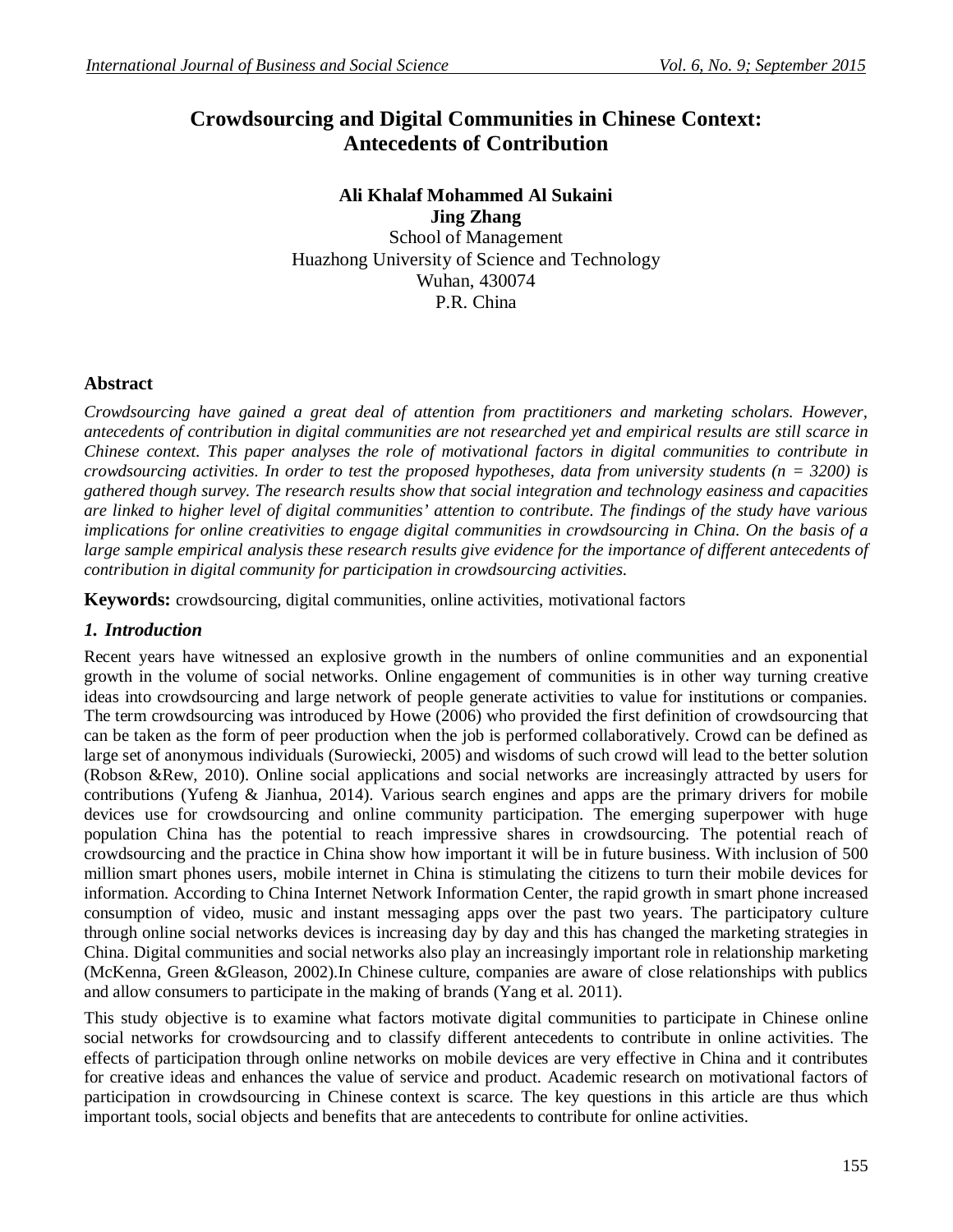This paper is structured in the following way. First, researchers review the literature on antecedents on online communities' motivations. Second, the motivational factors are explored based on the literature of motivational theories and third, analytical framework is developed on the basis of motivational factors determined for Chinese way of online participation in crowdsourcing. Fourth, the data and methods for the study are described. Then statistical analysis is done and the discussion part is presented. Finally, the practical implications are discussed and future research directions are described.

#### *2. Theoretical Propositions and Analytical Framework*

Crowdsourcing includes routine tasks, complex tasks and creative (Schenk &Guitard, 2009). Routine tasks are simple such as tags, complex tasks are the ones those needs more involvement than routine tasks such as online reviews and creative tasks need more skill and expertise to solve problems (Hsueh et al.2009; Brabham, 2008; McCreadie et al. 2010).The digital community and social networks flourished in the internet while bringing people together of similar interests and hobbies (Bouras et al. 2005).The digital community is closer and can participate from any physical location through internet (Rosenbaum, 2005). Crowdsourcing and digital communities are both global real-time operation and it can also strengthen traditional communities (Himanen, 2004; Hampton, 2004). For innovation purposes, several firms are opening their boundaries to engage external expertise (Boudreau & Lakhani, 2013).Through open call, firm invites experts to solve problems among digital communities providing network the network and software for sharingideas (Awazu et al., 2009; Doan et al., 2011; Lindic et al.,2011, Williams, 2012). Social psychology develops the impact of cultural characteristics in collaboration on online activities. The basic assumptions that characterize culture significantly how people perceive and how they interact with others. Researchers ground our assumption of social motivational factors, technological motivational factors and personal motivational factors impact to participate in online activities of crowdsourcing. First, General Interest Theory suggests that personal relevance to interesting activities is factor linked to individual need of satisfaction (Cameron et al. 2001). Second, theory of Regulatory focus maintains that individual orientation are formed within personality and shaped by culture (Higgins, 2000). It is common knowledge that nations and regions differ in belonging, value systems and generic differences associated with each culture (Lloyd, 1996). Asian cultures emphasize on ability to support social processes (Setlock & Fassell, 2010), especially, East Asians are more holistic while westerns tend to be more analytic (Varnum et al. 2010). Collectivism dimension is one that makes Chinese different from westerns (Nicholas Breeley, 1993). *Guanxi* (social exchange) is a major leitmotif in Chinese society for social interaction (Pye, 1985).

Social networks has become an important symbol to a channel of social interaction and networking in urban Chinese daily lives. Digital communities with interests to participate in online networks are increased to promote and contribute in online activities. There are several studies on antecedents of motivational factors on different forums but the motives for Chinese users' to participate in crowdsourcing in Chinese characteristics way is scarce. Monetary rewards may not be attractive for Chinese users (Mason & Watts, 2009) so to formulate the factors that motivate Chinese crowds to participate through Chinese platforms will be an exclusive study. This research derives motivational factors from theoretical perspectives that are inculcating in Chinese culture and persuade users to contribute for crowdsourcing in Chinese networks. Three main variables as motivational factors were identified with several measurements under each variable in Chinese context indicated in Table 1. The first potential area is social motivational factors which is related to reputation (Bowman and Willis, 2003), social responsibility (Benbya &Belbaly, 2010), status (Nambisan & Baron, 2009) and social presence (Short et al., 1976) motivations. Based on the discussion regarding social motivational factors as Chinese way of rich social orientation in online communities (Yang et al., 2011), the following hypothesis is derived.

H1. Social motivational factors have a positive effect on Chinese users to participate in online crowdsourcing.

The second area which influences Chinese users is the technological motivational factors which is related to service/product knowledge, exchange of ideas (Hoyer et al., 2010), usefulness and trust as motivational factors. The following hypothesis is tested to know the technology integration as motivational factor.

H2. Technological motivational factors have a positive effect on Chinese users to participate in online crowdsourcing.

The last dimension is the personal motivational factors and this relates to self-efficacy (Katz et al., 1974), enjoyment (Zwass, 2010), identity (Ehls &Herstatt, 2013) and creativity (Ryan & Deci, 2000) as motivational factor. The following hypothesis is derived.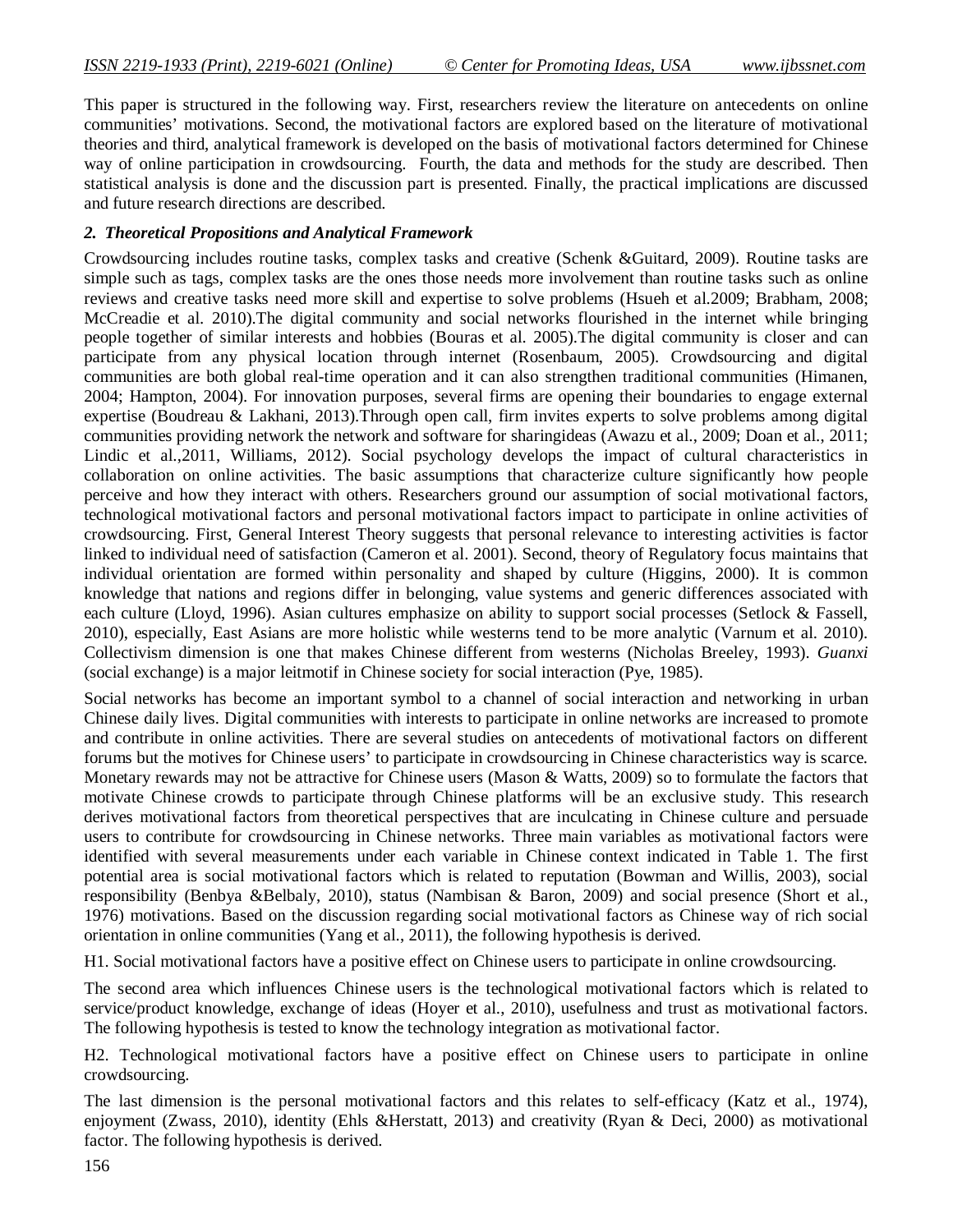H3. Personal motivational factors have positive effect on Chinese users to participate in online crowdsourcing.



**Figure 1: Analytical Framework**

## *3. Data and Methods*

In order to test the stated hypotheses indicated in figure 1and to assess the role and impact of motivational factors in crowdsourcing via mobile, this study selected potential online Chinese networks platforms that are popular social networks. This study is located in China and university students are used as sample population because online services have become the routine in urban Chinese youth daily lives and students from various provinces of China are the part of study. For the measurement of motivational factors an online survey questionnaire was developed and a total of 6000 questionnaires were distributed directly and with link of web based questionnaire by email to university students studying in different universities located in major cities of China. In person visits were also made to ask the participants to fill the questionnaire in hard form to collect the data from participants whose emails were not accessed. After sending several reminders, 3,500 respondents filled out questionnaire. In all, 3200participants answered all survey items completely that were included in data analysis.

## **3.1 Measures**

The items in the research instrument were developed based on the literature review and adapted from validated scaled from prior studies. Measurement items for social motivational factors reputation (Bowman and Willis, 2003), social responsibility (Benbya Belbaly, 2010), status (Nambisan & Baron, 2009) and social presence (Short et al., 1976) are developed from respective studies. Measurement for technological motivational factors, service/product knowledge, exchange of ideas usefulness and trust are developed from study of Hoyer et al., 2010. The items for construct of personal motivational factors, are based on self-efficacy (Katz et al., 1974), enjoyment (Zwass, 2010), identity (Ehls & Herstatt, 2013) and creativity (Ryan & Deci, 2000). Researchers used standard translation in Chinese and back translation in English to ensure the scales in Chinese context. The survey is consisted out of three parts. First part, some questions with regards to the demographic aspects of each participant is given such as age, education, and gender etc. The second part includes questions about their social networks usage duration and for what purposes they use. The third part consists of questions about the motivations to participate in crowdsourcing. The questions are based on a Likert response scale with a 5-point format from  $1=$  strongly disagree to  $5=$  strongly agree. The key independent variables are three motivational factors, social, technological and personal. 'Reasons to use social networks' is used as dependent variable. In addition to key independent and dependent variables, the control variables gender, education and age are used in this research. For the analysis of the data several statistical tests were used.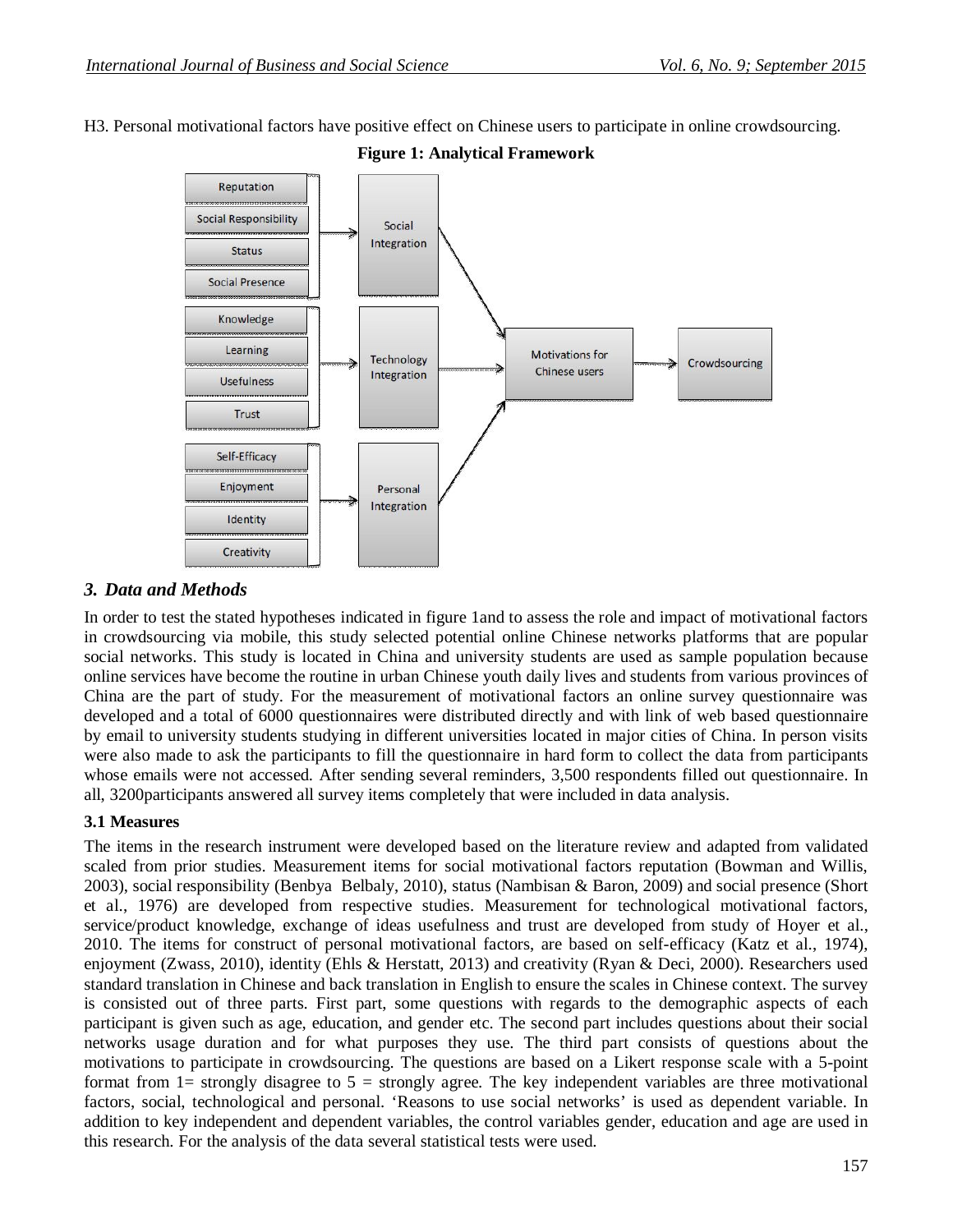For each of the motivational items, descriptive statistics including mean standard deviation and Skewness/Kurtosis were calculated. Factor analysis was conducted on the motivational items and correlation analysis was conducted, followed by regression analysis in order to share common characteristics and further hypotheses were tested.

| <b>Variables</b>     | <b>Antecedents</b>     | <b>Description</b>                                       |  |  |  |  |
|----------------------|------------------------|----------------------------------------------------------|--|--|--|--|
|                      | Reputation             | Motive to improve and increase value of individual       |  |  |  |  |
| Social Integration   | Social Responsibility  | Motive to link with communities as cultural practice     |  |  |  |  |
|                      | <b>Status</b>          | Motive to be part of good citizenship and social benefit |  |  |  |  |
|                      | <b>Social Presence</b> | Motive to interpersonal relationship and Personal        |  |  |  |  |
|                      |                        | interactions                                             |  |  |  |  |
|                      | Knowledge              | Motive to know about service or product                  |  |  |  |  |
| Technology           | Learning               | Motive to learn about service or product through         |  |  |  |  |
| Integration          |                        | exchange of ideas                                        |  |  |  |  |
|                      | Usefulness             | Motive to explore through technology benefit for product |  |  |  |  |
|                      |                        | or service                                               |  |  |  |  |
|                      | Trust                  | Motive to get trust in service or product through        |  |  |  |  |
|                      |                        | technology ease                                          |  |  |  |  |
|                      | Self-Efficacy          | Motive to get feeling of participation                   |  |  |  |  |
| Personal Integration | Enjoyment              | Motive to create mental stimulation and intellectual     |  |  |  |  |
|                      | Identity               | Motive to feel self-derived and perception of belonging  |  |  |  |  |
|                      | Creativity             | Motive to contribute for the area of interest            |  |  |  |  |

#### **Table 1: Antecedents of Contribution**

### *4. Results*

The data for this study presents demographic characteristics and mobile social network usage in Table 2. As it can be seen in table 2, the sample is little skewed towards males as the results show that 1,844 (57.6%) male and 1,356 (42.4%) females have responded in this study. The age bracket of the respondents is from 18 to 37 years as 2,155 (67.3%) are aged between 18-22 years, 895 (28.0%) are aged between 23-27 years, 112 (3.5%) are aged between 28-32 years while 38 (1.2%) are between 33-37 years. In terms of education attaining, 2,063 (64.5%) respondents are from graduate studies, 789 (24.7%) are from master studies and 348 (10.9%) are from PhD studies. All respondents are having smart phones with mobile internet connection and 363 (11%) are having both devices (smart phones & tablets). The sample population is using popular social apps and networks from the last 13 years and majority respondents 2,091 (65.3%) are using mobile apps and social networks up to four to six years. The most important reason to use these networks is tabulated and it is found that 2,572 (80.4%) respondents use these social networks for updates and to interact with society. The sample is relatively representative of the population from east, west, south, north, central, south east, north east, north west, south west, south central, coastal eastern, north east and mostly all parts of China as respondents are from different provinces of China studying in universities.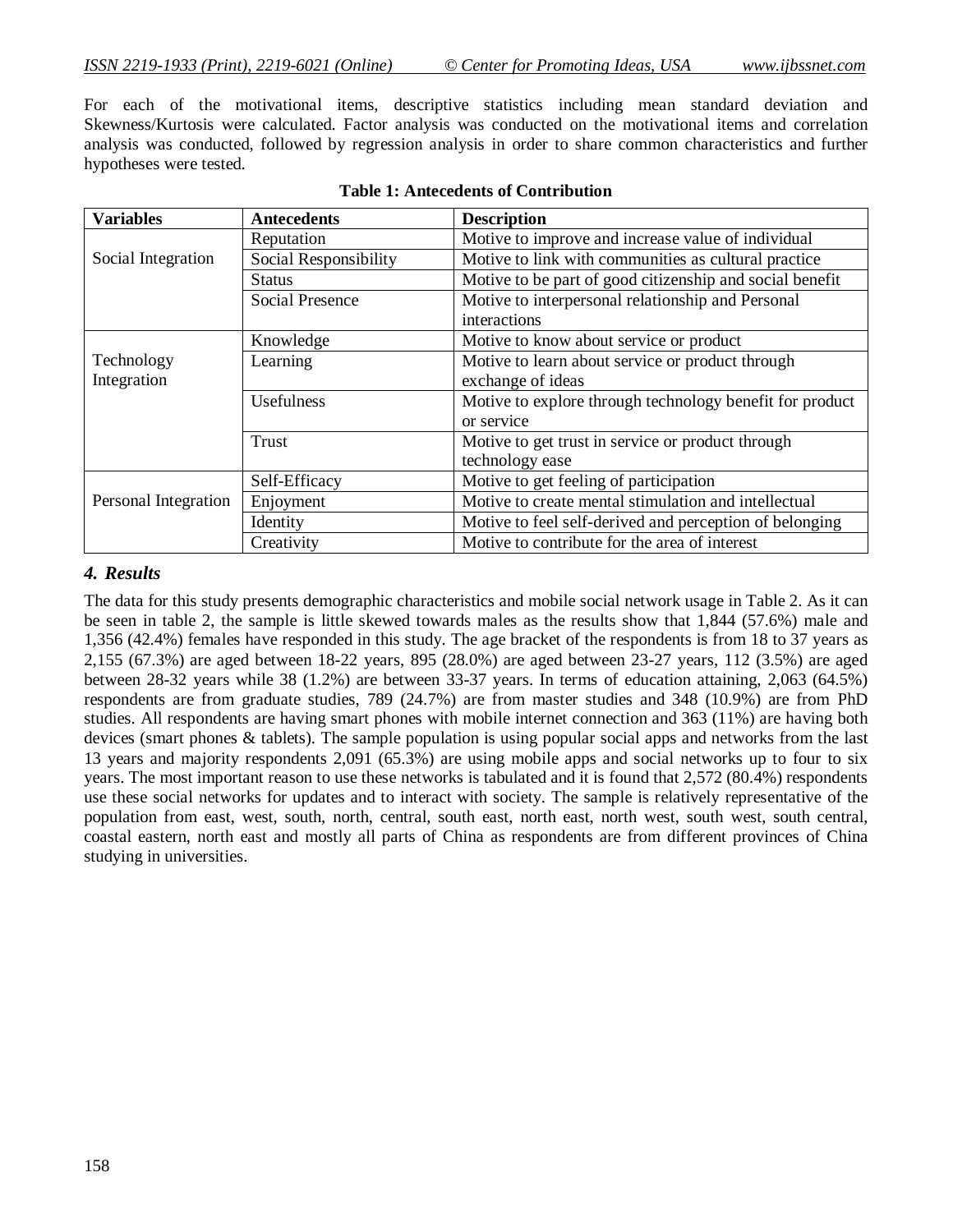# **Table 2: Demographic Features**

| <b>Demographics</b>            |           |                   |                   |                 |            |
|--------------------------------|-----------|-------------------|-------------------|-----------------|------------|
|                                |           |                   |                   | N               | $\%$       |
| Gender                         |           |                   |                   |                 |            |
| Female                         |           |                   |                   | 1,356           | 42.4       |
| Male                           |           |                   |                   | 1,844           | 57.6       |
| Total                          |           |                   |                   | 3,200           | 100.0      |
| Age                            |           |                   |                   |                 |            |
| $18-22$ years                  |           |                   |                   | 2,155           | 67.3       |
| $23-27$ years                  |           |                   |                   | 895             | 28.0       |
| 28-32 years                    |           |                   |                   | 112             | 3.5        |
| 33-37 years                    |           |                   |                   | 38              | 1.2        |
| Total                          |           |                   |                   | 3,200           | 100.0      |
| Education                      |           |                   |                   |                 |            |
| Graduation                     |           | 2,063             | 64.5              |                 |            |
| Master                         |           |                   |                   | 789             | 24.7       |
| PhD                            |           |                   |                   | 348             | 10.9       |
| Total                          |           |                   |                   | 3,200           | 100.0      |
| <b>Phone Devices Users</b>     |           |                   |                   |                 |            |
| <b>Smart Phones</b>            |           |                   |                   | 3,200           | 100.0      |
| Tablets & Smart Phones         |           |                   |                   | 363             | 11.3       |
| Mobile Internet Users          |           |                   |                   | 3,200           | 100.0      |
| <b>Duration Using Networks</b> |           |                   |                   |                 |            |
|                                |           |                   |                   | 499             | 15.6       |
| 1-3 years<br>4-6 years         |           |                   |                   | 2,091           | 65.3       |
| 7-9 years                      |           |                   |                   | 449             | 14.1       |
|                                |           | 166               | 8.8               |                 |            |
| $10-13$ years<br>Total         |           |                   |                   | 3,200           | 100.0      |
| Reasons to Use Networks        |           |                   |                   |                 |            |
| Social Symbol                  |           |                   |                   | 15              | 0.5        |
| Popularity of Networks         |           |                   |                   | 47              | 1.5        |
| <b>Interact with Society</b>   |           |                   |                   | 361             | 11.3       |
| Get Updates                    |           |                   |                   | 2,572           | 80.4       |
| For Online Products            |           |                   |                   | 83              | 2.6        |
| <b>Technology Advancement</b>  |           |                   |                   | 122             | 3.8        |
| Home Towns                     |           |                   |                   |                 |            |
|                                | ${\bf N}$ | $\%$              |                   | ${\bf N}$       | %          |
| An hui                         | 112       | 3.5               |                   | 119             | 3.7        |
|                                | 14        | $\mathcal{A}$     | Jiang Su          | 119             | 3.7        |
| Beijing                        | 24        | $\boldsymbol{.8}$ | Jiang xi<br>Jilin | 14              | $\cdot$ 4  |
| Chong qin<br>Fu jian           | 77        | 2.4               | Liao ning         | 56              | 1.8        |
| Gansu                          | 21        | $.7\,$            | Macau             | $7\phantom{.0}$ | $\cdot$ .2 |
| Guang don                      | 84        | 2.6               |                   | $\overline{7}$  | $\cdot$    |
|                                |           |                   | Ningbo            |                 |            |
| Guang xi                       | 84        | 2.6               | Ningxia           | 28              | .9         |
| Guizhou                        | 70        | 2.2               | Qing hai          | 21              | $.7\,$     |
| Hai nan                        | 28        | .9                | Shan dong         | 120             | 3.8        |
| He bei                         | 49        | 1.5               | Shan xi           | 147             | 4.6        |
| He Nan                         | 308       | 9.6               | Shanghai          | 21              | $.7\,$     |
| Hei ling                       | 12        | $.4\,$            | Si chuan          | 140             | 4.4        |
| Hu Nan                         | 161       | 5.0               | Tianjin           | $\overline{7}$  | $\cdot$ .2 |
| Hubei                          | 1155      | 36.1              | Xinjiang          | 42              | 1.3        |
| Inner Mon                      | 42        | 1.3               | Yun nan           | $28\,$          | .9         |
| Ji Lin                         | 14        | $.4\,$            | Zhe Jiang         | 42              | 1.3        |
| Total                          |           |                   |                   | 3200            | 100%       |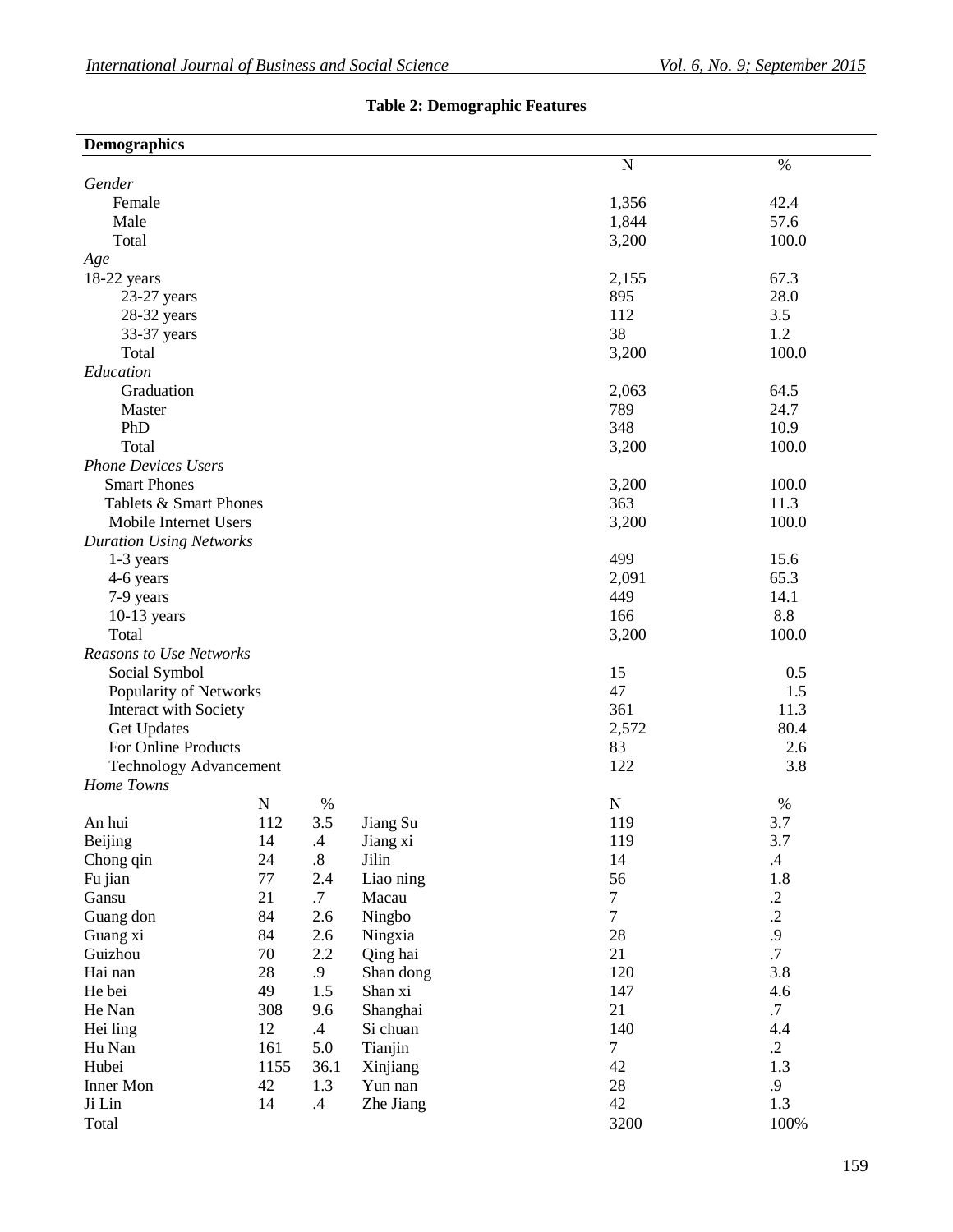Descriptive results for each of the motivational items under main variables are presented in table 3. These descriptive results indicate the perception of respondents and motivational items with higher mean score indicates they were highly evaluated by the respondents compared to those which has a low mean score. Personal Integration factor has lower mean of 342 with a standard deviation of .874. Social Integration factor scored overall the highest in terms of mean; however 'identity' from the motivational items under personal integration factor scored the highest with mean of 3.98 with standard deviation of 1.183. The mean values of items under each variable in this research are fairly high in mean score ranging from 3.12 to 3.98. Skewness refers to the symmetry of distribution and Kurtosis refers to the peakness of the distribution. The Skewness and Kurtosis of variables shown in table 2 falls within acceptable range as the most commonly critical value for *Z*(Kurtosis/skewness) distribution is+2.58.

|                               | $\mathbf N$ | Mean      | Std.<br>Deviation | <b>Skewness</b> |               |           | Kurtosis      |
|-------------------------------|-------------|-----------|-------------------|-----------------|---------------|-----------|---------------|
|                               | Statistic   | Statistic | Statistic         | Statistic       | Std.<br>Error | Statistic | Std.<br>Error |
| <b>Main Variables</b>         |             |           |                   |                 |               |           |               |
| <b>Social Integration</b>     | 3200        | 3.67      | 1.079             | $-0.608$        | 0.43          | $-.232$   | .087          |
| Reputation                    | 3200        | 3.48      | 1.247             | $-.452$         | 0.43          | $-.852$   | .087          |
| Social Responsibility         | 3200        | 3.38      | 1.257             | $-417$          | 0.43          | $-.887$   | .087          |
| <b>Status</b>                 | 3200        | 3.64      | 1.253             | $-.666$         | 0.43          | $-.571$   | .087          |
| <b>Social Presence</b>        | 3200        | 3.62      | 1.202             | $-.657$         | 0.43          | $-.467$   | .087          |
| <b>Technology Integration</b> | 3200        | 3.46      | .917              | $-584$          | 0.43          | .442      | 0.43          |
| Knowledge                     | 3200        | 2.95      | 1.322             | $-.063$         | 0.43          | $-1.175$  | .087          |
| Learning                      | 3200        | 3.37      | 1.113             | $-.428$         | 0.43          | $-.494$   | .087          |
| Use fullness                  | 3200        | 3.49      | 1.136             | $-.520$         | 0.43          | $-.454$   | .087          |
| Trust                         | 3200        | 3.49      | 1.219             | $-.551$         | 0.43          | $-.651$   | .087          |
| <b>Personal Integration</b>   | 3200        | 3.42      | .874              | $-0.495$        | 0.43          | .109      | .087          |
| Self-efficacy                 | 3200        | 3.61      | 1.210             | $-.710$         | 0.43          | $-.408$   | .087          |
| Enjoyment                     | 3200        | 3.49      | 1.202             | $-.557$         | 0.43          | $-.586$   | .087          |
| Identity                      | 3200        | 3.98      | 1.183             | $-.021$         | 0.43          | $-.853$   | .087          |
| Creativity                    | 3200        | 3.12      | 1.218             | $-.244$         | 0.43          | $-.901$   | .087          |

#### **Table 3: Descriptive Statistics**

In table 4, reliability test results are shown and all constructs Cronbach's alpha is greater than 0.7and overall model reliability basing upon structured items as well as the acquired data is 0.86which shows measurement has a good reliability.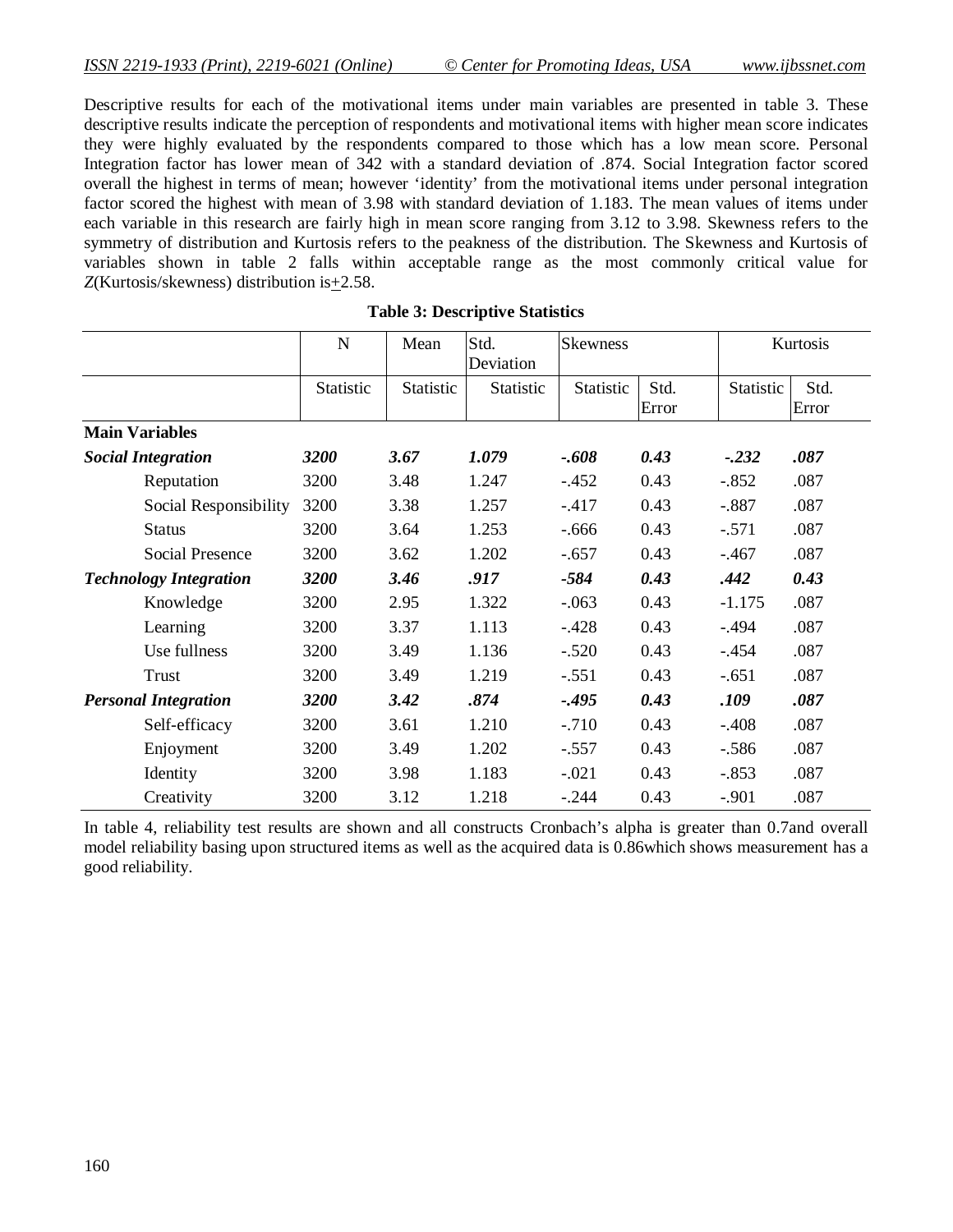| <b>Variables</b>              | <b>Items</b>           | <b>Cronbach's Alpha</b> | <b>Cronbach's Alpha</b> |  |
|-------------------------------|------------------------|-------------------------|-------------------------|--|
|                               | Reputation             | 0.852                   | 0.861                   |  |
| Social Integration            | Social Responsibility  | 0.851                   |                         |  |
|                               | <b>Status</b>          | 0.846                   |                         |  |
|                               | <b>Social Presence</b> | 0.850                   |                         |  |
|                               | Knowledge              | 0.871                   | 0.703                   |  |
| <b>Technology Integration</b> | Learning               | 0.853                   |                         |  |
|                               | Use fullness           | 0.851                   |                         |  |
|                               | Trust                  | 0.852                   |                         |  |
|                               | Self-efficacy          | 0.847                   | 0.631                   |  |
| Personal Integration          | Enjoyment              | 0.848                   |                         |  |
|                               | Identity               | 0.863                   |                         |  |
|                               | Creativity             | 0.883                   |                         |  |
| Model                         | No of Items: 12        | 0.867                   | 0.867                   |  |

# **Table 4: Reliability Analysis**

Factor analysis enables to analyze sets of many interrelated variables items and table 5summarizes the results from factor analysis. Three components extracted from factor analysis as the motivational items of online participation in crowdsourcing via mobile in China. Using the original 12 items used to measure motivational determinants of Chinese users, 11 items with a total variance of 72% were retained and distributed under the three components. The first principal component has four items with factor loading ranging from 0.832 as the highest to 0.766 as the lowest. The second component has three items with total variance of 18%. The last component has four items with total variance of 25%. This study therefore confirms that the most important motivational items include creativity under personal motivational factors, social responsibility under social motivational factors and trust under Technological motivational factors. The results of KMO in table 4 and Barletts' test (Approx. Chi-Square, df, sig) indicates the significance of Barletts' test ( $p<0.05$ ) and the exceeding of KMO index above the minimum value of 0.6 there by suggesting the factorability of data.

|                                                                    |                |         |              |            |           |                |          | Table 6: Correlation between Demographic Variables and Motivational Variables |            |   |
|--------------------------------------------------------------------|----------------|---------|--------------|------------|-----------|----------------|----------|-------------------------------------------------------------------------------|------------|---|
|                                                                    |                |         |              | 2          | 3         | $\overline{4}$ | 5        | 6                                                                             |            | 8 |
| Demographic                                                        | 1              |         | 1.           |            |           |                |          |                                                                               |            |   |
|                                                                    | $\overline{2}$ | Pearson | $-.080^{**}$ |            |           |                |          |                                                                               |            |   |
|                                                                    |                | Sig.    | .000         |            |           |                |          |                                                                               |            |   |
|                                                                    | 3              | Pearson | $-.063$ **   | $.838***$  |           |                |          |                                                                               |            |   |
|                                                                    |                | Sig.    | .000         | .000       |           |                |          |                                                                               |            |   |
|                                                                    | $\overline{4}$ | Pearson | $-.058$ **   | $.104***$  | $.084***$ |                |          |                                                                               |            |   |
|                                                                    |                | Sig.    | .001         | .000       | .000      |                |          |                                                                               |            |   |
|                                                                    | 5              | Pearson | .009         | $.271$ **  | $.308***$ | $.079***$      |          |                                                                               |            |   |
|                                                                    |                | Sig.    | .624         | .000       | .000      | .000           |          |                                                                               |            |   |
| Main                                                               | 6              | Pearson | .008         | .011       | $-0.012$  | .027           | .031     |                                                                               |            |   |
| Variables                                                          |                | Sig.    | .658         | .528       | .498      | .124           | .078     |                                                                               |            |   |
|                                                                    |                | Pearson | .015         | $-.046$ ** | $-.055$   | .006           | $-0.016$ | $538^{**}$                                                                    |            |   |
|                                                                    |                | Sig.    | .410         | .009       | .002      | .748           | .377     | .000                                                                          |            |   |
|                                                                    | 8              | Pearson | .010         | $-.004$    | $-0.012$  | $-.032$        | $-.009$  | $.464**$                                                                      | $574^{**}$ | 1 |
|                                                                    |                | Sig.    | .576         | .818       | .509      | .067           | .626     | .000                                                                          | .000       |   |
| *correlation is significant at the 0.05 level (2-tailed).          |                |         |              |            |           |                |          |                                                                               |            |   |
| $**$ completion is significant at the 0.01 level $(2\text{total})$ |                |         |              |            |           |                |          |                                                                               |            |   |

correlation is significant at the 0.01 level (2tailed)

Key: 1 = Gender, 2 = Education, 3 = Age, 4 = Reasons of Networks usage, 5 = Duration of using networks, 6 = Social Integration,  $7 = Technology Integration, 8 = Personal Integration$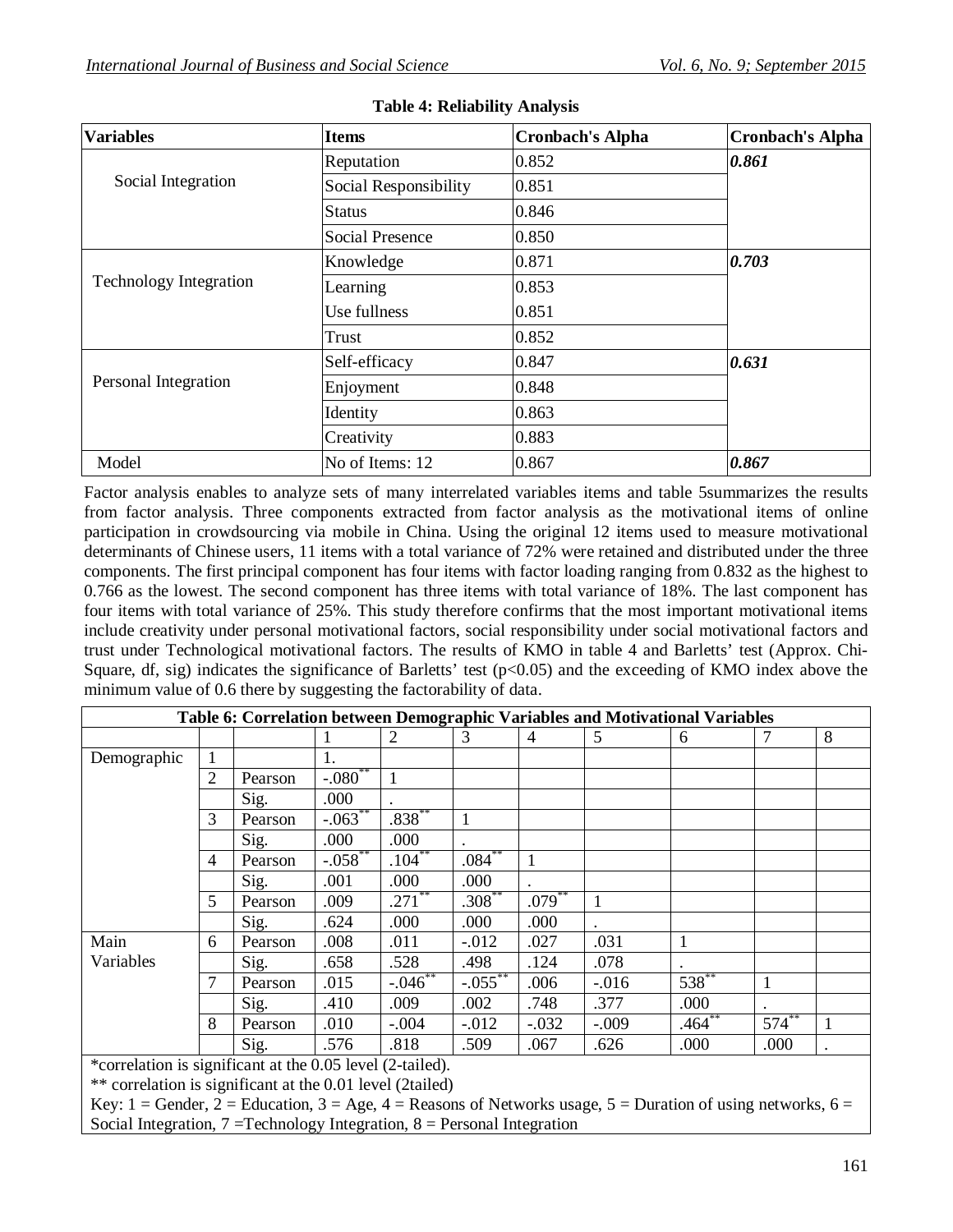Pearson correlation analysis method is used to test the linear correlation between motivational variables and demographic variables in table 6. The first five variables relate to demographic characteristics of the respondents while the remaining three variables are the motivational determinants. The results suggest a negative correlation between education and technology and personal integration ( $r = -.046^{**}$ , sig.009,  $r = -.004$ , sig. 818), age has a negative correlation with all motivational variables ( $r = -0.012$ , sig. 0.498,  $r = -0.055^{**}$ , sig. 0.002,  $r = -0.012$ , sig. 0.509) and duration of using networks has also negative correlation with technology and personal integration. There is positive significance relationship between gender and all three motivational variables ( $r = .008$ , sig. 0.658,  $r = .015$ , sig. 0.410,  $r = .010$ , sig. 0.576), positive correlation is also between education and social integration (r = .011, sig. 0.528) and also positive correlation between duration of network usage and social integration. A negative correlation between age and all three motivational variables indicate that the levels of motivations are likely to vary as a result of age influence and education also has the same impact. On the other hand, a positive correlation between gender and all three motivational variables indicates that gender influence is high. Finally, the results indicate that important capacities where motivation to participate in online activities ought to be directed. The impact of motivational factors on the 'duration of using social networks 'is tested in table 7. Model 1 checks the effect of the social motivational factors on demographic factor 'duration of using social network' and collective value of the R square 0.001means that social motivational factors are affecting by only 1% which is not very significant. The model 2 that is used also to check the effect of technological motivational factors on the relationship of 'duration of using social networks' and the value of R square is 0.000 that the effect is none. In model 3 the influence of personal motivational factors has effect on 'duration of using social networks' has also no impact as the value of R square is 0.001. It means that motivational factors cannot impact on duration of usage and it has no link with duration of using social networks.

| <b>Table 7: Multi Regression Analysis</b> |                    |       |        |            |              |                    |       |        |            |             |                    |       |        |            |
|-------------------------------------------|--------------------|-------|--------|------------|--------------|--------------------|-------|--------|------------|-------------|--------------------|-------|--------|------------|
| Model 1                                   |                    |       |        |            | Model 2      |                    |       |        |            | Model 3     |                    |       |        |            |
|                                           | R<br><b>Square</b> | F     |        | <b>Sig</b> |              | R<br><b>Square</b> |       |        | <b>Sig</b> |             | R<br><b>Square</b> | F     |        | <b>Sig</b> |
| Social                                    | .940               | 1.257 |        | .000       | Technology   | .913               | 8.353 |        | .000       | Personal    | .901               | 7.267 |        | .000       |
| Integration                               |                    |       |        |            | Integration  |                    |       |        |            | Integration |                    |       |        |            |
| Reputation                                |                    |       | 47.442 |            | Knowledge    |                    |       | 62.675 | .000       |             |                    |       |        | .000       |
|                                           |                    |       |        | .000       |              |                    |       |        |            | Self-       |                    |       | 39.946 |            |
|                                           |                    |       |        |            |              |                    |       |        |            | efficacy    |                    |       |        |            |
| Social                                    |                    |       | 49.057 | .000       | Learning     |                    |       | 45.535 | .000       | Enjoyment   |                    |       | 38.511 | .000       |
| Responsibility                            |                    |       |        |            |              |                    |       |        |            |             |                    |       |        |            |
| <b>Status</b>                             |                    |       | 40.712 | .000       | Use fullness |                    |       | 45.717 | .000       | Identity    |                    |       | 52.898 | .000       |
| Social Presence                           |                    |       | 48.499 | .000       | Trust        |                    |       | 54.215 | .000       | Creativity  |                    |       | 62.972 | .000       |

To assess the impact of demographic variables on motivational factors, multivariate analysis is done to know the impact of control variables (Gender, age & education) on motivational factors in table 8. Age has more high impact on social motivational factors than education and gender and gender has more high impact on technological motivational factors as compare to education and age. On the other hand education has high impact on personal integration. Overall all control variables has high impact on technology integration among motivational factors.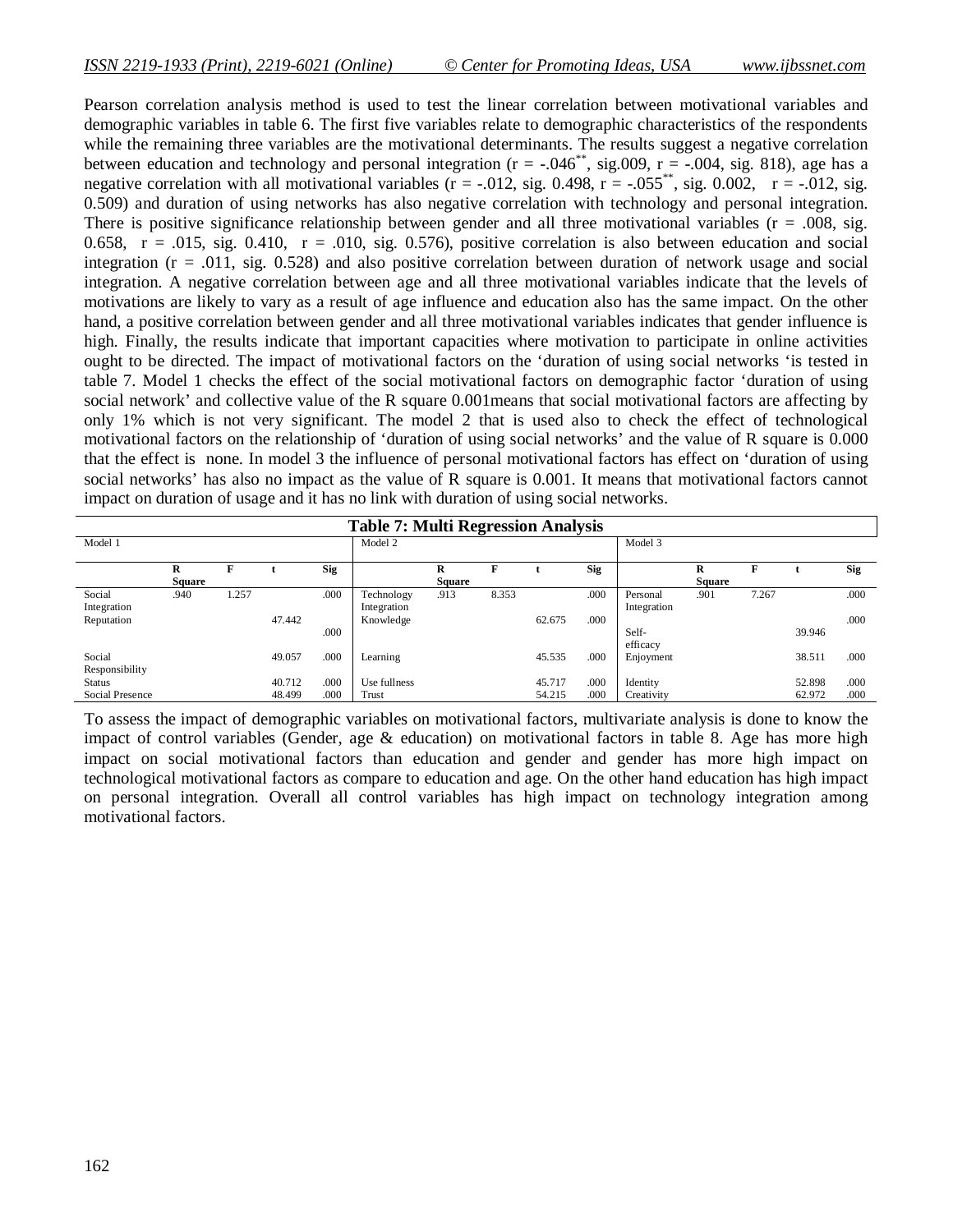٦

| <b>Table 8: Multivariate Analysis Tests of Detween-Subjects Effects</b> |                           |                                      |                |                |       |      |  |  |
|-------------------------------------------------------------------------|---------------------------|--------------------------------------|----------------|----------------|-------|------|--|--|
| Demographic Variables                                                   | <b>Main Variables</b>     | Type III<br>Sum of<br><b>Squares</b> | df             | Mean<br>Square | F     | Sig. |  |  |
| Gender                                                                  | Social Integration        | .976                                 |                | .976           | 839   | .360 |  |  |
|                                                                         | Technology<br>Integration | 1.772                                |                | 1.772          | 2.116 | .146 |  |  |
|                                                                         | Personal Integration      | 473                                  |                | .473           | 620   | .431 |  |  |
| Education                                                               | Social Integration        | 2.429                                | $\overline{2}$ | 1.215          | 1.044 | .352 |  |  |
|                                                                         | Technology<br>Integration | 1.149                                | $\overline{2}$ | .574           | .686  | .504 |  |  |
|                                                                         | Personal Integration      | 2.189                                | $\overline{2}$ | 1.095          | 1.435 | .238 |  |  |
| Age                                                                     | Social Integration        | 5.423                                | 3              | 1.808          | 1.553 | .199 |  |  |
|                                                                         | Technology<br>Integration | 2.193                                | 3              | .731           | 873   | .454 |  |  |
|                                                                         | Personal Integration      | 2.290                                | 3              | .763           | 1.001 | .391 |  |  |
| Gender * Education * Age                                                | Social Integration        | 452                                  | $\overline{c}$ | .226           | .194  | 824  |  |  |
|                                                                         | Technology<br>Integration | 2.825                                | $\overline{2}$ | 1.412          | 1.686 | .185 |  |  |
|                                                                         | Personal Integration      | .305                                 | $\overline{2}$ | .153           | 200   | .819 |  |  |

|  | Table 8: Multivariate Analysis Tests of between-Subjects Effects |
|--|------------------------------------------------------------------|
|--|------------------------------------------------------------------|

Regression analyses are conducted for each of the hypotheses shown in table 9. For hypothesis 1, Social motivational factor as independent variable is tested against the dependent variable'reasons to use mobile networks for online activities'. The analysis gives a b value of .048. The significance for the hypothesis is .000. 3200 respondents answered the questions and the four questions that should stand for the hypothesis had a cronbach's alpha value of .861 when a reliability test was made. For hypothesis 2, Technology Integration as independent variable is tested against the dependent variable 'reasons to use mobile networks for online activities'. The regression analysis gives a b value of .017. The significance for the hypothesis is .026. 3200 respondents answered the questions and the four questions that should stand for the hypothesis had a cronbach's alpha value of .703 when a reliability test was made. The independent variable Personal Integration is tested against the dependent variable 'reasons to use mobile networks for online activities'. The regression analysis for hypothesis 3, gives a b value of -.064. The significance for the hypothesis is .082, 3200 respondents answered the questions and the four questions that should stand for the hypothesis had a cronbach's alpha value of .631 when a reliability test was made. The results demonstrate support for first and second hypothesis for the direct relationship between motivational factors and crowdsourcing. According to the results, the general attributes have a significant positive impact of social practice and trust in technology to participate in online activities in mobile crowdsourcing.

|  | <b>Table 9: Hypothesis Testing Results</b> |  |  |
|--|--------------------------------------------|--|--|
|--|--------------------------------------------|--|--|

| Hypothesis                  | Hypothesis                                                    |         | Sig. | Supported/N  |
|-----------------------------|---------------------------------------------------------------|---------|------|--------------|
| $\overline{\phantom{a}}$ No |                                                               | value   |      | ot supported |
| H1                          | Social motivational factors have a positive effect on Chinese | .048    | .000 | Supported    |
|                             | users to participate in online crowdsourcing                  |         |      |              |
| H <sub>2</sub>              | Technological motivational factors have a positive effect on  | .017    | .026 | Supported    |
|                             | Chinese users to participate in online crowdsourcing          |         |      |              |
| H <sub>3</sub>              | Personal motivational factors have positive effect on Chinese | $-.064$ | .004 | <b>Not</b>   |
|                             | users to participate in online crowdsourcing                  |         |      | supported    |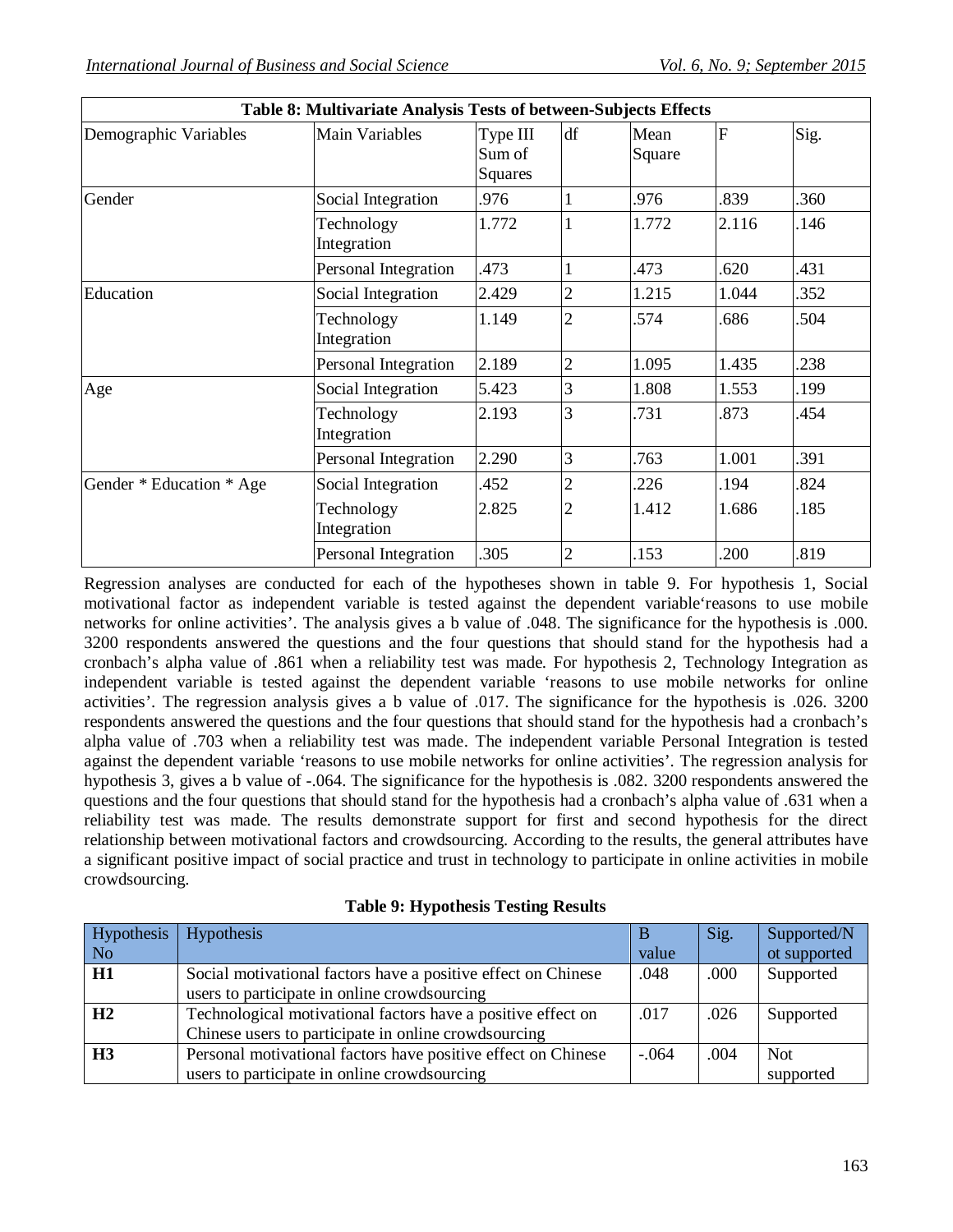### *5. Discussion and Implications*

In our study we investigated the antecedents of contribution of digital community in crowdsourcing. In support of analytical model, it was found that intrinsic motivations drive some performance aspects of online volunteers. The social motivational factors has a positive effect on the contributions while the personal motivational antecedents are of contribution has not a positive effect on contributions of crowdsourcing. It appears that intrinsic motives have fewer effects than expected. It appears that contributions by individuals are not for planning to contribute only for creativity or for crowdsourcing purposes. The results of this study indicate that rewards to persuade personal motive is more important in driving participatory behavior than pleasure. The most essential antecedents are addressed in this study related to Chinese digital communities in China (Yu, 2004). This research addresses the three dimensions of antecedes of contribution: social, technology and personal (Deci& Ryan, 2000, Ryan & Deci, 2000. In Chinese culture, private space, personal desire and individual interest are embedded and a digital community based on personal choices and for individual pleasure encourages Chinese users to stay among online contribution.

The antecedents of contribution in Chinese culture with society are social and technology integration as confirmed in this study. The online contribution is becoming increasingly important in Chinese networks to involve digital communities in crowdsourcing. Digital communities are likely to become a major managerial concern because online activities have a potential role to influence creativity and innovation (von Hippel, 2005).

To engage digital communities in crowdsourcing is not a simple promotional tool but rather a continuous participation to engaging online communities in Chinese context. Chinese social networks are communication networks for social interactions which create motivation tendencies more towards crowdsourcing practices. Chinese culture is a high context culture and people are deeply rooted into collectivist. Crowdsourcing on Chinese networks fits with social set ups and the present analysis regarding digital communities contribution in crowdsourcing investigate for the antecedents to engage crowd. Chinese social networks are essential mechanism in social interaction in Chinese culture that motivates online communities to be engaged for their personal interest (Zheng & Dahui, 2011).

The results show, the sample is skewed toward younger, well-educated and diverse individuals using popular social networks. We note that largest amount of users are between 18 to 25 years of age as 95% of young chine and middle aged are particularly enthusiastic about mobile communications (Yu, 2004). Some interesting results are shown in the study social and technology motivational factors are interrelated with social network usage for crowdsourcing activities. Another very interesting point, considered to have a positive relationship with online social networks. From all the variables social, technology integration showed the strongest positive relationship with is backed by the multiple regression analysis (table 9). The only hypothesis that rejected is the hypothesis about personal integration motivations. One finding of our analysis was that addressing communities helping motives will not encourage their participation in mobile crowdsourcing. Social presence and value is important as motivation (Yang et al., 2011) in Chinese context. Personal integration can be motivational factor with incentives and benefits (Horton & Chilton, 2010). We find that Chinese social networks are tending to provide meaningful channel to contribute online crowdsourcing. Therefore, in the Chinese context, online activities with standardized incentives to individuals can not only motivate Chinese online communities to provide creative ideas, but also make it more convenient for companies to get their needed tasks. Chinese online social networks should put more efforts to connect with considerable monetary reward and promote psychological aspect and participating motivations for Chinese people with incentive mechanism (Zheng&Dahui, 2011).

The findings of this study have a number of implications for crowdsourcing via social networks to motivate digital communities. This study finding can be practically implemented to motivate digital communities in China. Companies can benefit by linking these perceived motivations in crowdsourcingactivities connected to social networks. Especially a focus on personal benefits can have strongest output for digital communities as the findings of the crowdsourcing study shows motivational factor to be promoted for individual benefits. These findings support Nambisan and Baren (2009) for monetary awards as potential motivator because we found that personal integration is not considered as potential motivation for Chinese communities' without financial incentives. Other factors social and technology integration are already present and are focused by online communities on Chinese social networks for mobile crowdsourcing as proved by this study.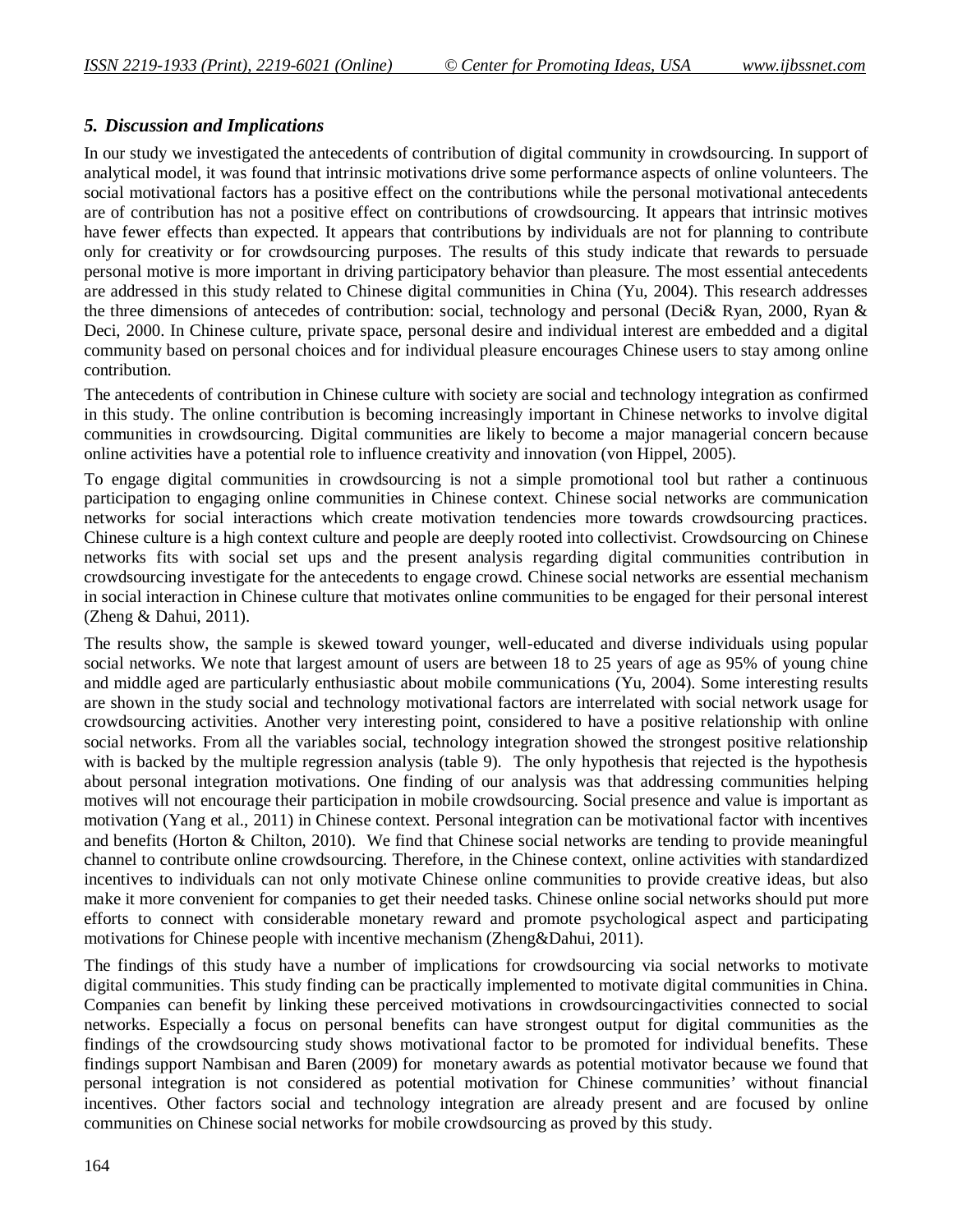From a theoretical point of view, the findings of this research is addressing digital communities from personal, social, technology (Cameron et al. 2001, Higgins, 2000) antecedents that can engaging digital communities to crowdsourcing in Chinese social networks.

This clearly goes against personal integration what one would expect the most important motivation in Chinese networks. As majority of the respondents in our sample preferred social and technology motivational factors and personal integration is deferred without financial incentives. The findings add to the literature by introducing a partial explanation for the relationship between social, technology motives and mobile crowdsourcing in Chinese society. More broadly, the study helps to bridge the gap between companies and social networks connectivity in crowdsourcing literature. More over this research provides an attempt in helping crowd participation people behaviors (Zheng & Dahui, 2011) might represent much stronger motive of social and technology to participate in crowdsourcing.

This study has theoretical and a number of other limitations as all academic research have. The first concern is that there is lack of research on motives to participate in crowdsourcing in Chinese context, we relied on studies in online communities motivations done in other parts of the world. The other concern is with selected data collection method of this study, the findings of this research cannot be largely generalized. However the findings of this research can still be taken as add up to advantage to some extent by companies in crowdsourcing. The main limitation is that all social networks users participating in crowdsourcing or not were considered. From several studies, we developed a list of twelve motivational items under three dimensions. (Brabham, 2010;Stewart, 2010; Olson et al. 2012; Afuah et al, 2012; Bloodgood, 2013; Dodge et al, 2013; Huberman et al, 2009; Kosonen et al. 2013) Two factors social and technology integration proved to be more important although third factor was also very important in crowdsourcing motivation that was not emerged as potential antecedent in this study.

# *6. Conclusion*

In these days, crowdsourcing still remains little understood and create space for many questions (Hopkins, 2011). This study enriches emerging way of mobile crowdsourcing to motivate online communities. This research is helpful for both firms and crowdsourcing for products. Social motivations are (Writz et al. 2013) are very important to mobile crowds in online activities. Crowdsourcing and mobile apps and linking networks are very important for companies. This study hopefully contributes to the body of knowledge in mobile crowdsourcing with social networks. Based on this study finding, we conclude that crowdsourcing is a promising among potential crowd for further research. Future research can be lead to the crowdsourcing activities and crowdsourcing practices in complex tasks. Further studies might choose to address potential antecedents to increase personal integration in mobile crowdsourcing and types of incentives companies can employ in various Chinese social networks. The positive features of this study are to motivate potential crowd to bring innovative solutions in firms and to attract brightest minds to the solution process (Surowiecki, 2005). Another strong side of crowdsourcing is simple tasks that can contribute to crowdsourcing in shot time (Von Krogh, 2009). In developing countries and countries like China with emerging economies can benefit to motivate participants in crowdsourcing activities. Therefore, China's hunt for innovations and products standards has to be viewed in a broader context than just the motivational level, when it comes to digital communities.

# *Acknowledgment*

This research is sponsored by the National Natural Science Foundation of China under Grant 71272125 and Fundamental Scientific and Research program of Chinese Central Universities under Grant 2014QN207.

# *References*

Afuah, A. & Tucci, C. L. (2012). Crowdsourcing as a Solution to Distant Search. Academy of Management Review, 373, July, 355-375.

- Benbya, H. & Belbaly, N. (2010). Understanding developers' motives in open source projects: a multi-theoretical framework. Communications of the association for information systems, 27 (30), 589-610.
- Bloodgood, J. (2013). Crowdsourcing: Useful for problem solving, But What about Value Capture? Academy of Management Review 91, (4), 60+.

Bouras, C., Vaggelis, I., Vaggelis, K. & Thrasyvoulos, T. (2005). A Web-based virtual community. International Journal of Web Based Communities, 1(2).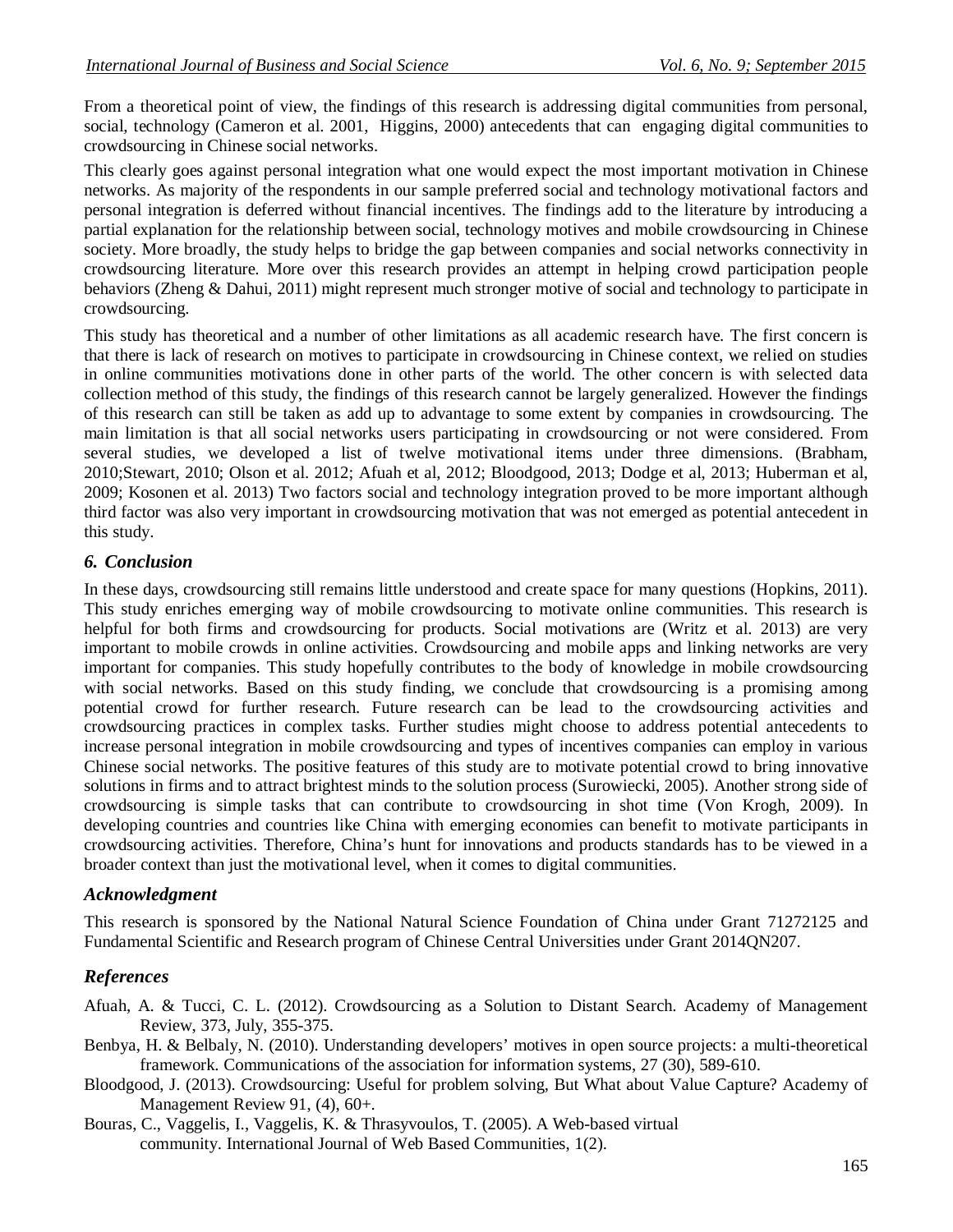Bowman, S. and Willis, C., 2003. We Media: How audiences are shaping the future of news and information. Commissioned by The Media Center at The American Press Institute.

- Brabham D. C. (2008). Crowdsourcing as a model for problem solving: An Introduction and Cases, Convergence, The International Journal of Research into New Media Technologies, 14(1), 75-90.
- Brabham, D. C. (2010). Crowdsourcing as a model for problem solving: Leveraging the collective intelligence of online communities for public good. (Unpublished Doctoral Thesis), University of Utah.
- Cameron, J. Banko, K., & Pierce, D. (2001). Pervasive negative effects of rewards on intrinsic motivation: the myth continues. The Behavior Analyst.  $24(1)$ ,  $1 - 44$ .
- Deci, E. L. & Ryan, R. (2000).Self-determination theory and the facilitation of intrinsic motivation, social development and well-being.American Psychologist. 55(1), 68–78.
- Doan, A., Ramakrishnan, R. & Halevy, A.Y. (2011).Crowdsourcing systems on the world-wide web. Communications of the ACM 54 (4), 87–96.
- Dodge, M. & Kitchin, R. (2013). Crowdsourcing cartography: mapping experience and knowledge. Environment and planning, 45 (1), 19-36.
- Ehls, D., & Herstatt, C. (2013). Open Source Participation Behavior-A Review and Introduction of a Participation Lifecycle Model. Paper presented at the 35th DRUID Celebration Conference.
- Hampton, K. (2004).Networked Sociability online, off-line. The Network Society. Harvard Business School Press Edward Elgar Publishing Inc.
- Higgins, E. T. 2000. "Making a good decision: Value from fit," American psychologist (55:11), 1217-1230.
- Himanen, P. (2004). The Hacker Ethic, The Network Society, Harvard Business School Press Edward Elgar Publishing Inc. ISBN 1 84376 505 5
- Horton, J. J. & Chilton, J. T. (2010).The Labor Economics of Paid Crowdsourcing. Proceedings of the 11th ACM conference on electronic commerce, pp. 1-13.
- Hopkins, R. (2011).What is crowdsourcing? In P. Sloane (Ed.), A guide to open innovation and crowdsourcing 15–21. United Kingdom: Kogan Page Ltd.Awazu, Y., Baloh, P., Desouza, K., Wecht, C.H., Kim, J., Sanjeev, J. (2009). Information – communication technologies open up innovation. Industrial Research Institute, 51–54.
- Howe, J. (2006). The Rise of Crowdsourcing. WIRED 14(6): 176-183.
- Hoyer, W. D., Chandy, R., Dorotic, M., Krafft, M., & Singh, S. S. (2010). Consumer co-creation in new product development. Journal of Service Research, 13(3), 283-296.
- Hsueh, P. Y., Melville, P. & Sindhwani, V. (2009). Data quality from crowdsourcing: a study of annotationselection criteria. Proceedings of the NAACL HLT 2009 Workshop on Active Learning for Natural Language Processing, 27-35.
- Huberman, B. A., Romero, D. M. & Wu, F. (2009).Crowdsourcing, attention and productivity. Journal of Information Sciences, 35, (6), 758-765.
- Katz, E., Blumler, J.G., and Gurevitch, M. 1974. Utilization of Mass Communications by the Individual. In: The uses of Mass Communications: Current Perspectives on Gratifications Research. Beverly Hills, CA: Sage, 19-32.
- Kosonen, M., Gan, C., Olander, H. & Blomqvist, K. (2013). My Idea Is Our Idea: Supporting User-Driven Innovation Activities in Crowdsourcing Communities. International Journal of Innovation Management.17, (03), 1340-010.
- Lindic, J., Baloh, P., Ribiere, V.M., Desouza, K.C., 2011.Deploying IT for organizational innovation. Internal Journal of Information Management 31 (2), 183–188.
- Lloyd, G. E. R. (1996). Science in antiquity: The Greek and Chinese cases and their relevance to the problems of culture and cognition. In D. R. Olson & N. Torrance (Eds.), Modes of thought: Explorations in culture and cognition. Cambridge, UK: Cambridge University Press.
- McKenna, Katelyn Y.A., Green, Amie S. and Gleason, Marci E.J. (2002).Relationship formation on the Internet: What's the Big Attraction? Journal of SocialIssues, Vol 58, No 1, 2002, pp. 9-31.
- McCreadie, R. M. C., Macdonald, C., Ounis, I. (2010). Crowdsourcing a News Query Classification Dataset. Proceedings of CSE'2010, 23 July, 2010, Geneva, Switzerland.
- Mason, W., & Watts, D. J. (2009). Financial incentives and the "performance of crowds". Proceeding of the ACM SIGKDD Workshop on Human Computation, Paris, France: 77-85.